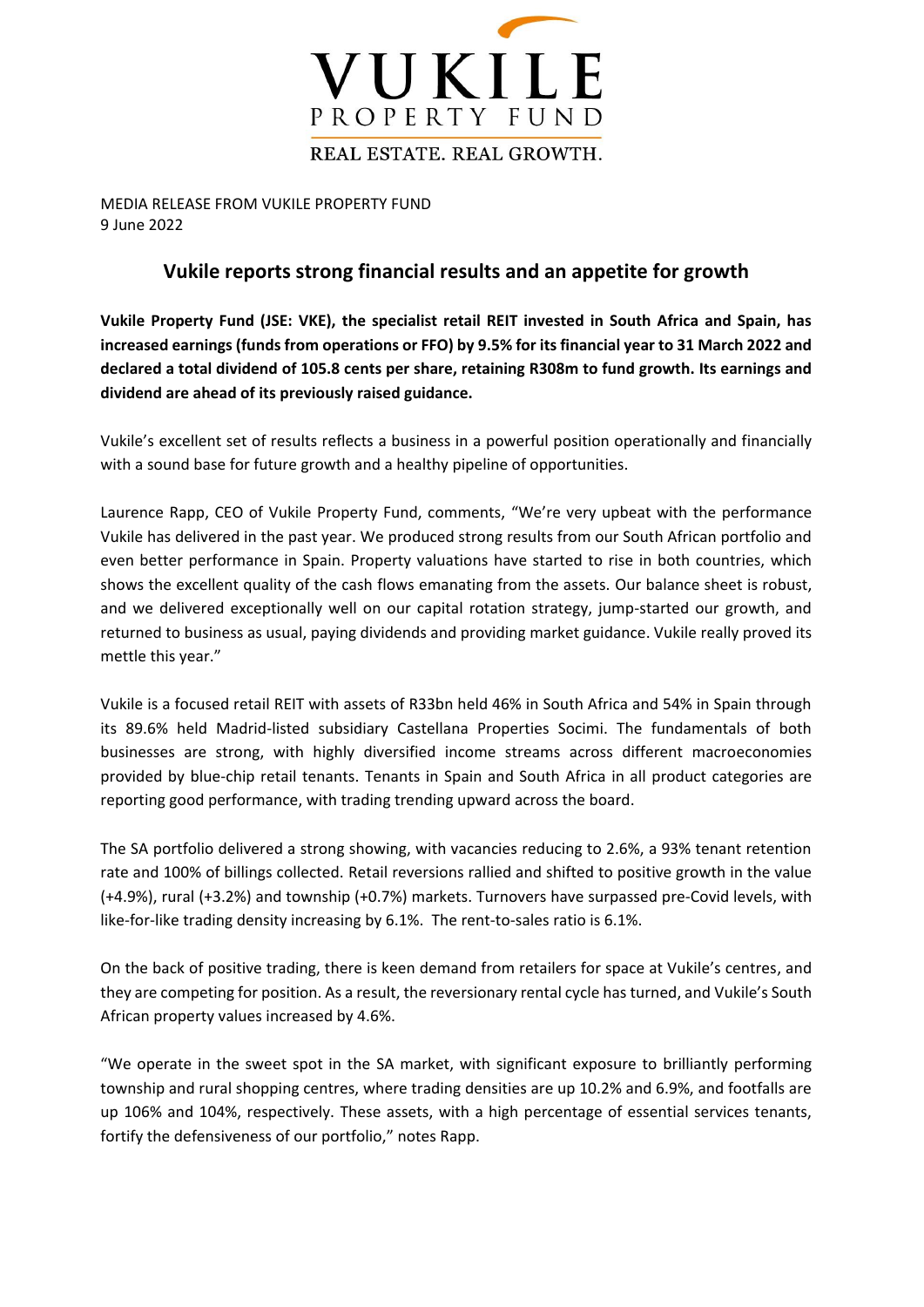Castellana delivered a market-leading performance with reduced vacancies of 1.6%, positive rental reversions of 3.1% and a rental collection rate of 98.7%. Retail sales exceeded 2019 levels. Footfalls finally breached the pre-Covid level in April, a month after year-end.

As part of Vukile's active asset rotation, it sold R800m of non-core assets in SA at or above book value. Vukile also received R700m in cash proceeds from selling 64% of its shareholding in its Namibian property portfolio and sold around R500m of Fairvest shares following the Arrowhead merger. Castellana also sold non-core office assets for €26m in Spain, also ahead of book value. The combined proceeds were largely rotated into Castellana's acquisition of a 21.7% shareholding in Lar España for some €100m.

"This is a great investment that provides strategic optionality to further grow our market share in Spain," says Rapp about Lar España. Its portfolio complements Castellana's and represents an outstanding investment return. They are both specialist retail property investors with high-quality, low-risk assets, but in different areas of the country giving Castellana exposure to the entire Spanish peninsula.

Since year-end Castellana has increased its stake in Lar España to 23%, further enhancing optionality and taking advantage of the excellent value in the share price. "Vukile is engaging with Lar España to understand their strategies and explore ways to reduce its discount to net asset value," says Rapp.

All Vukile's balance sheet metrics are strong. Its interest cover ratio (ICR) of 3.4 times highlights strong cash flow from its assets. It has a stable loan-to-value ratio of 43%. Vukile has a diversified funding base and has already repaid or extended 66% of debt expiring in FY23, and has increased its undrawn debt facilities to R3.1bn.

Fitch Ratings assigned Castellana a first-time investment-grade credit rating complementing Vukile's investment-grade rating in SA. Castellana also significantly de-risked its debt expiry profile by refinancing a syndicated loan into a new seven-year €185m facility, which extended its average debt maturity to five years. Castellana's balance sheet improvements added to Vukile's strong financial position. The group is more than 75% hedged for interest rate risk and well-positioned for the rising interest rate cycle.

This year Vukile concluded its first use-of-proceeds green loan with Nedbank CIB – a significant milestone in its sustainability journey. It will fund 19 solar energy projects and energy-efficiency initiatives in SA, supporting Vukile's positive environmental action, energy-efficient and cost-efficient operations, and reducing climate impact. To date, Vukile has installed 14.2 MWp in solar photovoltaic (PV) power systems through 21 different projects, substituting 9% of fossil-fuelled energy consumed across Vukile's portfolio with power from renewable resources and decreasing Vukile's carbon footprint by about 20,500 tons of  $CO<sub>2</sub>$ . It plans to install another 7.4 MWp of solar by end-March 2023 and to increase its sustainable energy consumption by at least 50% over the next three years. Castellana is also preparing to add PV capacity across its portfolio.

"Our investment in solar energy is a key focus of our ESG strategy, for which we set the foundation this year," reports Rapp. "We will strive to maintain the high ethical standards assessed through our participation in the GIBS Ethics Barometer as part of our continued good governance."